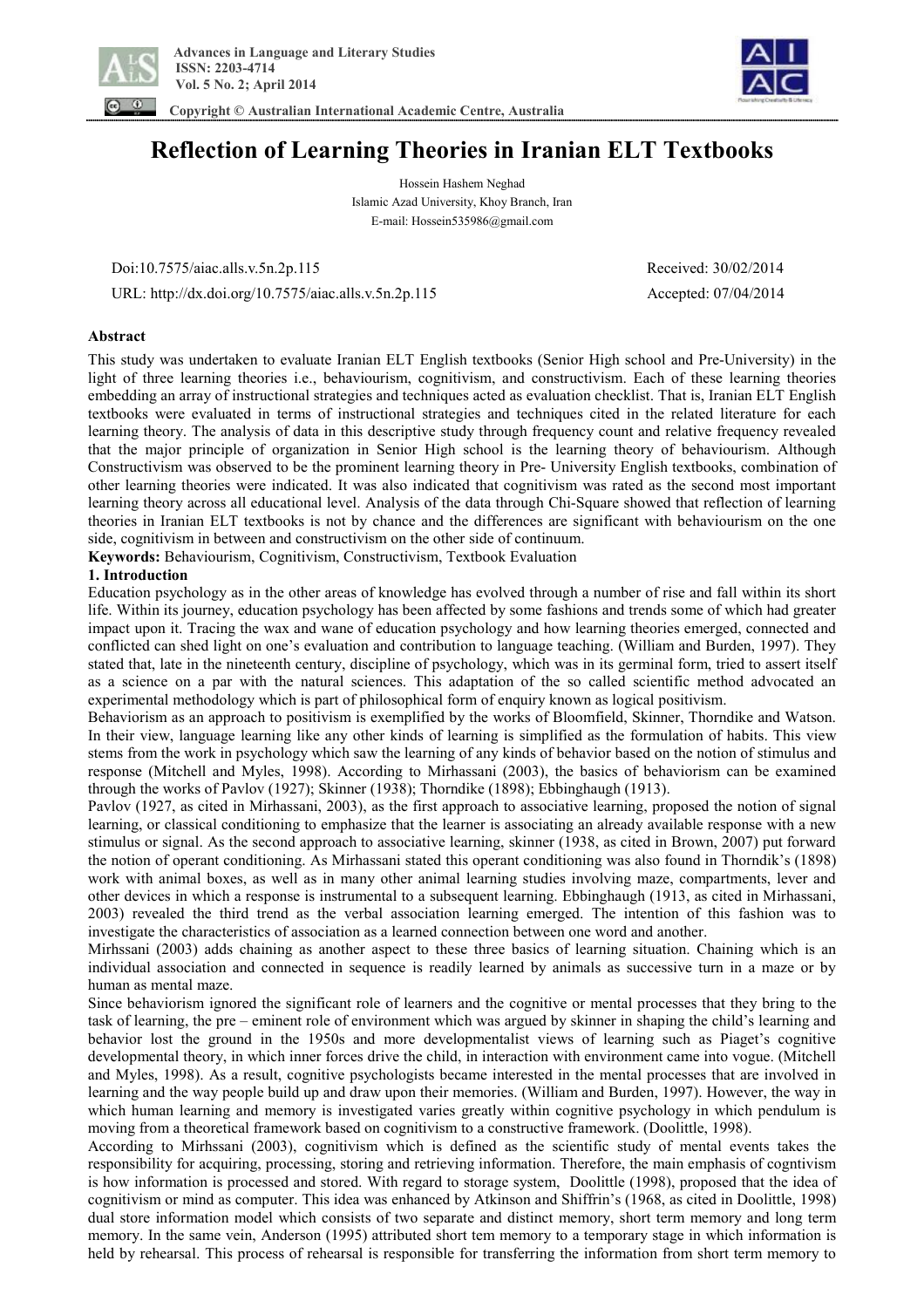long term memory which is a permanent storage with an ultimate capacity. Another term which is frequently discussed in the realm of cognitivism is working memory. According to Anderson (1995), working memory is used to mean the information we currently have available in any of our memory for working on a problem. In other words, it refers to all transient information to which we currently have access.

Learning, memory and cognition as memory functions are the basic elements of cognitivism which involve intricate process that are organized under three different stages: acquisition, retention and retrieval (Doolittle ,1998). Doolittle continued that the acquisition process involves the initial creature of records and their associations. He stated that while the retention process is concerned with how these records decay over time and how various cues lose the ability to activate a memory records, the retrieval process is concerned with how current cues activate specific records.

Since cognitivism, as is evident, placed little or no emphasis upon the ways in which the individuals bring meaning to their world, constructivism as another perspective within cognitive psychology has deserved attention. Fosnot (1996, p. ix) defined constructivism as follow:

 "Learning from this perspective is viewed as a self regulatory process of struggling with the conflict between existing proposal models of the world and discrepant new insights, constructing new representations and models of reality as a human meaning making venture with culturally developed tools and symbols, and further negotiating such meaning through cooperative social activity, discourse and debate.

Therefore, according to Doolittle (1998), constructivism can be observed as the active creation and negotiation of thought, ideas, and understanding as the result of experience that occur within a socio-cultural context. In line with his proposal, two crucial elements which led to separation of constructivism from cognitivism and paved the way for the constructivism were learner autonomy and wholistic perspective. Learner autonomy is the concept that learners are active participants in the learning process and ultimately responsible for their own learning. The wholistic perspective is a non reductionist approach that emphasizes learning in context.

As far as the implication of theoretical findings and positions of some schools of thought in pedagogy is concerned, behaviorist views of learning were taken up widely by language teachers and were a powerful influence on the development of the Audio Lingual approach to language teaching. As William and Burden (1997) stated the implication of behaviorism in ALM can be summarized as the process of providing learners with the stimuli in the form of small, sequential step to which learners responds to repetition or substitutions which is followed by teacher's reinforcement. Mechanical habit, instant error eradication, pattern drill, memorization of dialogue, choral repetition of structural drill can be some of the building blocks of this approach toward learning.

Moving from behaviourism to cognitivism was reflected in the acquisition of complex cognitive skills in pedagogy. Based on William and Burden's (1997) view, for a learner to become proficient, subskills of the complex cognitive tasks must be practiced, automatized, integrated, and organized into internal representations and rule systems are constantly restructured as proficiency develops. Therefore, it can be inferred that memory is particularly important in language learning. Oxford (1990) also proposed that chunking, rehearsal, mnemonics, meaningful learning, prior knowledge, summary, outlining, contextualization are among the strategies and techniques favored by cognitivism.

The implications of constructivist psychology, philosophy and epistemology to the characterization of constructivist learning environment present the challenge of synthesizing a large spectrum of somewhat disparate concepts. (Murphy, 1997). In the same way, Doolittle (1998) stated that constructivist pedagogy as the link between theory and practice suffers from the breadth of its theoretical underpinning. He argued that many theorists and practitioners e.g., Jonassen (1991) and Peveto (1997) have generated constructive pedagogies with an array of results which seem to share a set of core design but their peripheral principle vary greatly. In this regard, Matusevich (1995) has proposed a typical list of constructive programs and activities e.g., whole language, real worlds audiences, peer review, cooperative learning, authentic activities, inferencing, self evaluation etc.

Reflections of learning theories and values are emphasized by Hutchinson (1987) and Nunan (1988). They stated that materials which are the most prominent in the curriculum are not simply the everyday tool of language teacher but an embodiment of aim, value and methods of teaching and related theory. Therefore, materials are the most concrete manifestation of curriculum in action. While evaluation in general and textbook evaluation ,specifically, have been greatly emphasized (Atkinson, 2001; Ellis, 1997), Atai (2002) mentioned that any type of evaluation i.e., summative and formative is a missing link and Iranian ELT and ESAP curriculum suffers from incoherent system and mismatch between components.. Accordingly, this study has tried to evaluate Iranian ELT textbooks based on learning theories, namely behaviourism, cognitivism and constructivism. The present study, specifically, set out to determine the extent to which Iranian ELT textbooks reflect techniques and strategies of behaviourism, cognitivism and constructivism. The purpose of this study was to understand to what extent the strategies and techniques related with the referred learning theories are reflected in Iranian ELT textbooks.

## **2. Method**

*2.1 Material* 

To perform this evaluation study, the researcher closely examined Iranian ELT textbooks (Junior high school English textbook I and II; Senior high school I, II, III and Pre-university English textbook I and II). Iranian ELT textbooks are published by the Ministery of Education and are the main textbooks in national curriculum. While both junior high school English textbook I and II and Senior high school English textbook I, II, III are reprinted and used annually and have not been revised recently, Pre-university English textbook I and II were revised thoroughly in 2004.

#### *2.2 Procedure*

To evaluate Iranian ELT textbooks based on different learning theories (behaviorism, cognitivism and constructivism), the researcher devised a framework of instructional techniques and strategies to act as the evaluation checklist. In other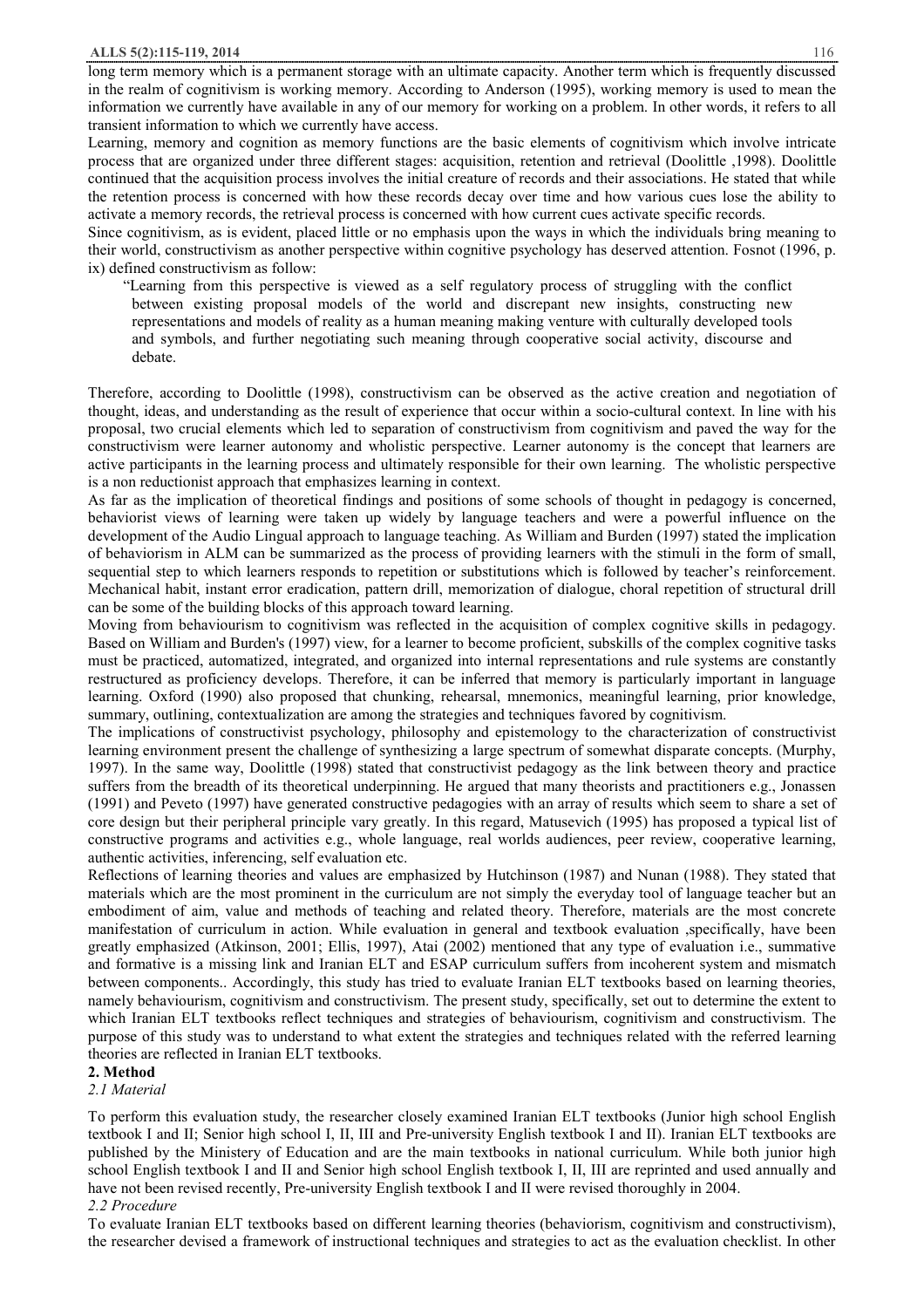#### **ALLS 5(2):115-119, 2014** 117

words, the implication of these learning theories which are in the form of instructional techniques and strategies were used to form the basis of Iranian ELT textbook evaluation. This formulated evaluation checklist or instructional strategies and techniques were constructed based on the works in the related literature. Instructional strategies and technique related to the learning theory of behaviourism were borrowed from Richard and Rodgers (2001). Oxford (1990) and William and Burden's (1997) model were used for the instructional strategies and techniques related to cognitvism. Finally, instructional strategies and techniques for constructivism were taken from Doolittle (1998), Jonassen (1991, as cited in Doolittle, 1998) and Matusevich (1995). The implications of these learning theories were investigated across different educational levels (Junior High school; Senior High School and Pre University) to see which level is more influenced with which learning theories or a combination of them. Since the format of different lessons in each textbook is exactly the same, techniques are almost exactly repeated over. Therefore, the researcher considered a single occurrence of techniques in different section of a single lesson. For example, questions and answers as one of the behaviouristic techniques has been repeated in different sections of Junior High school English textbook II (Dialogue, Pattern, Oral Drill, Write it Down, and Speak Out) in all eleven lessons. Therefore, the frequency must be 55. But the researcher, focusing on the occurrence of this technique in different sections of a lesson, considered its frequency as five.

# **3. Data Analysis**

To analyze the data in this study, frequency count, relative frequency and Chi-square analysis were utilized. The data was firstly presented in frequency count and relative frequency and then Chi- square analysis was employed to find out whether there is any significant difference between instructional strategies and techniques presented in Iranian ELT textbooks.

# **4. Results and Discussions**

Table 1. shows the frequency count of learning theories, namely bahaviourism, cognitivism and constructivism in Iranian ELT textbooks.

|                   |               | Iranian ELT Textbooks |                |              |            |        |                |
|-------------------|---------------|-----------------------|----------------|--------------|------------|--------|----------------|
| Learning Theories | Junior I      | Junior II             | Senior I       | Senior       | Senior III | PRE-UI | <b>PRE-UIL</b> |
|                   |               |                       |                | $\mathbf{H}$ |            |        |                |
| Behaviourism      | 16            | 16                    | 19             | 17           | 17         |        |                |
| Cognitivism       | $\mathcal{D}$ |                       | $\overline{4}$ | h            |            | 10     | 10             |
| Constructivism    | $\theta$      | $\theta$              |                |              |            | 19     | 18             |

Table 1. Frequency Count of Learning Theories Reflected in Iranian ELT textbooks

According to table 1, behaviorism is the focus of attention in Junior and Senior High school English textbooks while it has the least frequency count in Pre-university English textbooks. This table shows while constructivism has almost no role in Junior and Senior High school English textbook, it has the largest frequency count in Pre- university textbooks. As far as cognitivism is concerned, table 1 also indicates that this learning theory has its largest frequency count is in Pre-university textbooks.

Since Iranian ELT textbooks have almost exactly the same organization in each educational level, it may be more systematic and meaningful if the reflections of learning theories will be considered across educational levels .i.e., Junior High School; Senior High School level and Pre- University rather than each single textbook.

Table 2. Frequency Count of Learning Theories Reflected in Iranian ELT textbooks

|                |                    | Iranian Educational Level |                |
|----------------|--------------------|---------------------------|----------------|
|                | Junior High school | Senior High School        | Pre-University |
| Behaviourism   | 32                 | 53                        |                |
| Cognitivism    |                    | L5                        | 20             |
| Constructivism |                    |                           | 37             |

Table 3. Relative Frequency of Learning Theories Reflected in Iranian ELT textbooks

|                     | Iranian Educational Level |                    |                |
|---------------------|---------------------------|--------------------|----------------|
|                     | Junior High school        | Senior High School | Pre-University |
| <b>Behaviourism</b> | 76.2%                     | 74.6%              | $18.6\%$       |
| Cognitivism         | 23.8%                     | 21.2%              | 28.6%          |
| Constructivism      | $0\%$                     | $4.2\%$            | 52.8%          |

Table 2 and 3 indicate that behaviourism with the frequency count of 32 and relative frequency of 76.2% plays the largest role in Junior High school English textbooks. Cognitivism with the frequency of 10 and relative frequency of 23.8% is rated as the second learning theory in Junior High School English textbooks. Table 2 and 3 also illustrate that constructivism has no role in these textbooks.

The realization of learning theories in Senior High school English textbooks follow the same trend; that is, behaviourism with the frequency count of 53 and relative frequency of 74.6% is on the one side and constructivism with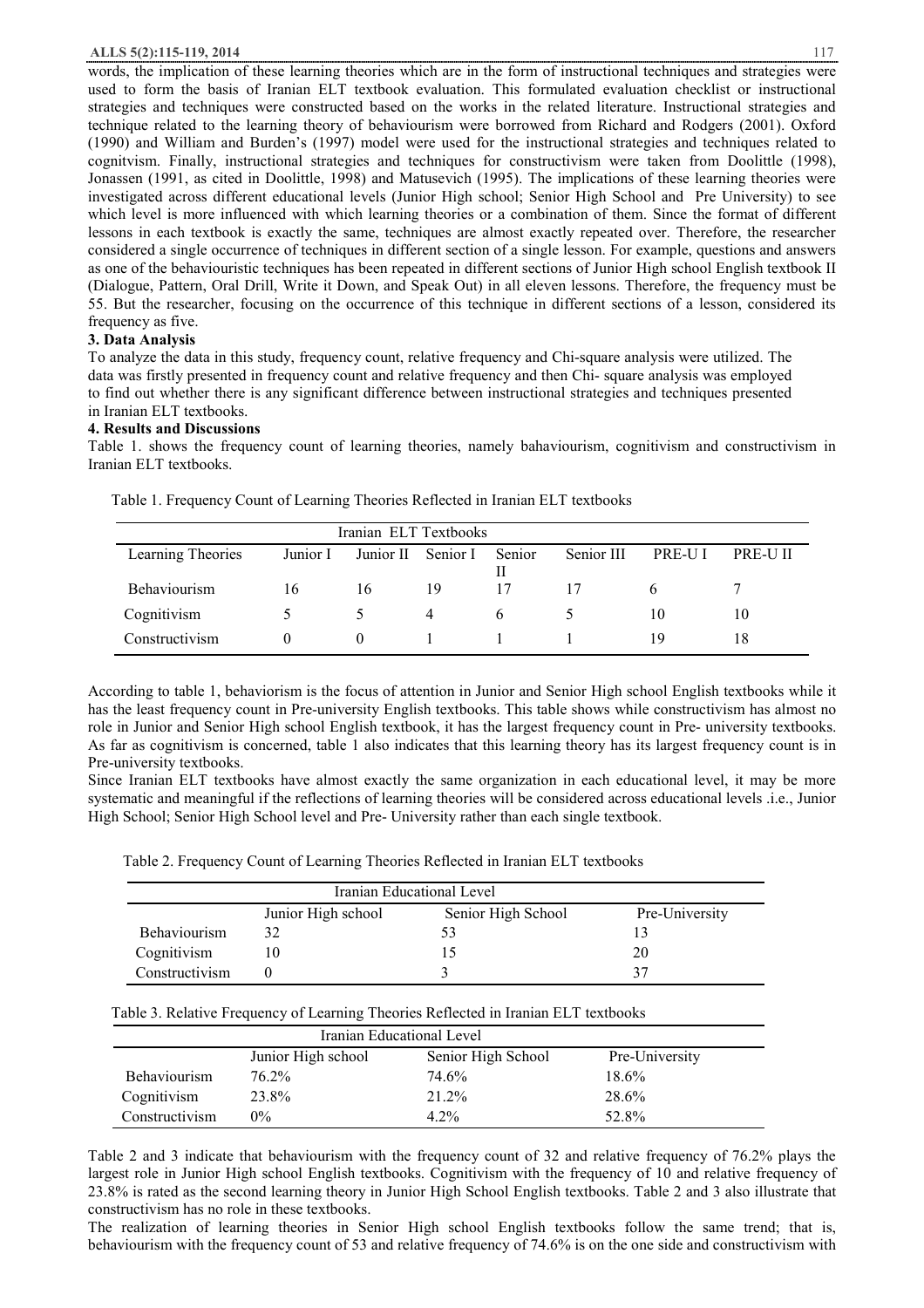the frequency count of 3 and relative frequency 45 is on the other side. Cognitivism with the relative frequency of 21.2% is again rated as the second learning theory in these textbooks.

The distributions of learning theories change dramatically in Pre-university textbooks. That is, constructivism with the relative frequency of 52.8% and frequency count of 37 is the major principle for the organization of the textbooks and behaviourism with the frequency count of 13 and relative frequency of 18.6% is at the bottom of the list. Cognitivism is still considered the second most important learning theory.

To sum up, it can be said that while behaviourism is the major learning theory in Junior and Senior High school English textbooks, constructivism has been give no treatment. Cognitivism, however, received some minor attention. Combination of learning theories can be observed in Pre-university textbooks but the degree of emphasis can be respectively traced as 53%, 28% and 19% for constructivism, cognitivism and behaviourism.

Table 4. Chi-Square for the Distribution of Learning Theories in Iranian ELT Textbooks

|         | Critical value |
|---------|----------------|
| $77.2*$ |                |

Table 4 indicates that Chi-Square is far larger than critical value. That is significant differences exist in Iranian ELT textbooks with regard to the implications of learning theories. In other words, behaviourism is the main element of organization in Junior and Senior high school English textbooks and consrtructivism is the main learning theory for Pre-University textbooks.

Reflection of learning theories in Iranian ELT textbooks can be in tandem with Jonnassen and McAleese (2005) and Schewier's (1995) views. Schewier (1995) elaborated on behaviourism, cognitivism and constructivism as what works where and how we should knit everything to gain at least some focus in our approach to instructional design. He stated that it is the circumstances surrounding the learning theory situation that help us decide which approaches to learning are most appropriate. In the same way Jonnasson and McAleese (2005) proposed that the predetermined, constrained and sequential materials are most suitable for introductory learning; that is, learners who have very little prior knowledge about a skill or content area. According to Jonnasson and McAleese (2005), advanced knowledge acquisition and expertise, however, are the stages in which constructivist approach would work. Therefore, the emphasis of behaviourism in Senior High school and Constructivism in Pre-University level can be considered in line with what the argument proposed by these educators.

In favor of cognitivism, Gange and Medsker (1996) stated that, it is imperative to design instruction in a way to establish learning. Training should support the cognitive processes of the brain by activating mental sets that affect attention and selective perception, enhance encoding by providing necessary organization for the new data, and maintain executive control that keeps the instruction going in the right direction. That is, establishing and employing effective learning strategies, for example, sequencing, organization and structuring are the key to successful encoding of information in long term memory. Accordingly, table 2 and 3 indicated that although cognitivism was not dealt with thoroughly, it was the learning theory which was rated as the second most important in all Iranian ELT textbooks.

## **5. Conclusions and Pedagogical Implications:**

The results revealed that the major principle of organization in Junior and Senior High school was the learning theory of behaviourism while Pre-university textbooks oriented more toward constructivism. Although, reflection of learning theories may be justified based on what Schewier (1995) mentioned in terms of proficiency level, some points should be remembered with regard to Iranian curriculum development and learners' proficiency level. First, No smooth shift was observed from behaviourism to constructivism; since, learners are taught through instructional strategies and techniques of behaviourism in five years and suddenly in the last year of their educational program, they are faced with instructional strategies and techniques of constructivism. Second, under no circumstances, we can definitely determine learners' proficiency level based on their educational level. Different factors e.g., geographical position (whether one lives in a remote area or a big city), taking part in private institute, motivation, individual differences, etc can contribute to face learners with different proficiency level within the same educational level. Therefore, each learner will bring a different set of knowledge and experience to the classroom. It is, therefore, the teacher's responsibility to take into account different learners variables e.g., learners' proficiency level, learners' prior knowledge to select, adopt and present instructional strategies and tasks relevant to individuals.

Having involved in action research, teachers can fully avail themselves from the great benefits. They can have an in depth knowledge of the textbook organization, probable strengths and weaknesses of the textbooks and provide learners with supplementary material to reinforce their teaching. The learning activities presented in textbooks reflect the belief and value of curriculum developers. Teachers should act as an interface between the textbooks and learners to consider learners' need, foster the right climate for learning to take place, develop confidence and learners' individuality to be respected.

### **References**

Anderson, J.R. (1995). *Constructivism: Theory, perspective and practice.* New York: Teacher College Press.

Brown, D. (2007). *Principles of language learning and teaching.* New York: Pearson Education.

Atai, M.R. (2002). ESAP curriculum development in Iran: An incoherent educational experience. *Journal of the Faculty of Letters and Humanities, 9* (3), 17-33.

Doolittle, P. (1998). Integrating constructivism and cognitivism. Retrieved from http://edpsychderver. ed.vt.edu/ research/ icc.html.

Ellis, R. (1997). The Empirical evaluation of teaching materials. *ELT Journal, 51*(1), 36-42.

Fosnot, C.T. (1996). *Constructivism: Theory, perspective and practice.* New York: Teacher College Press.